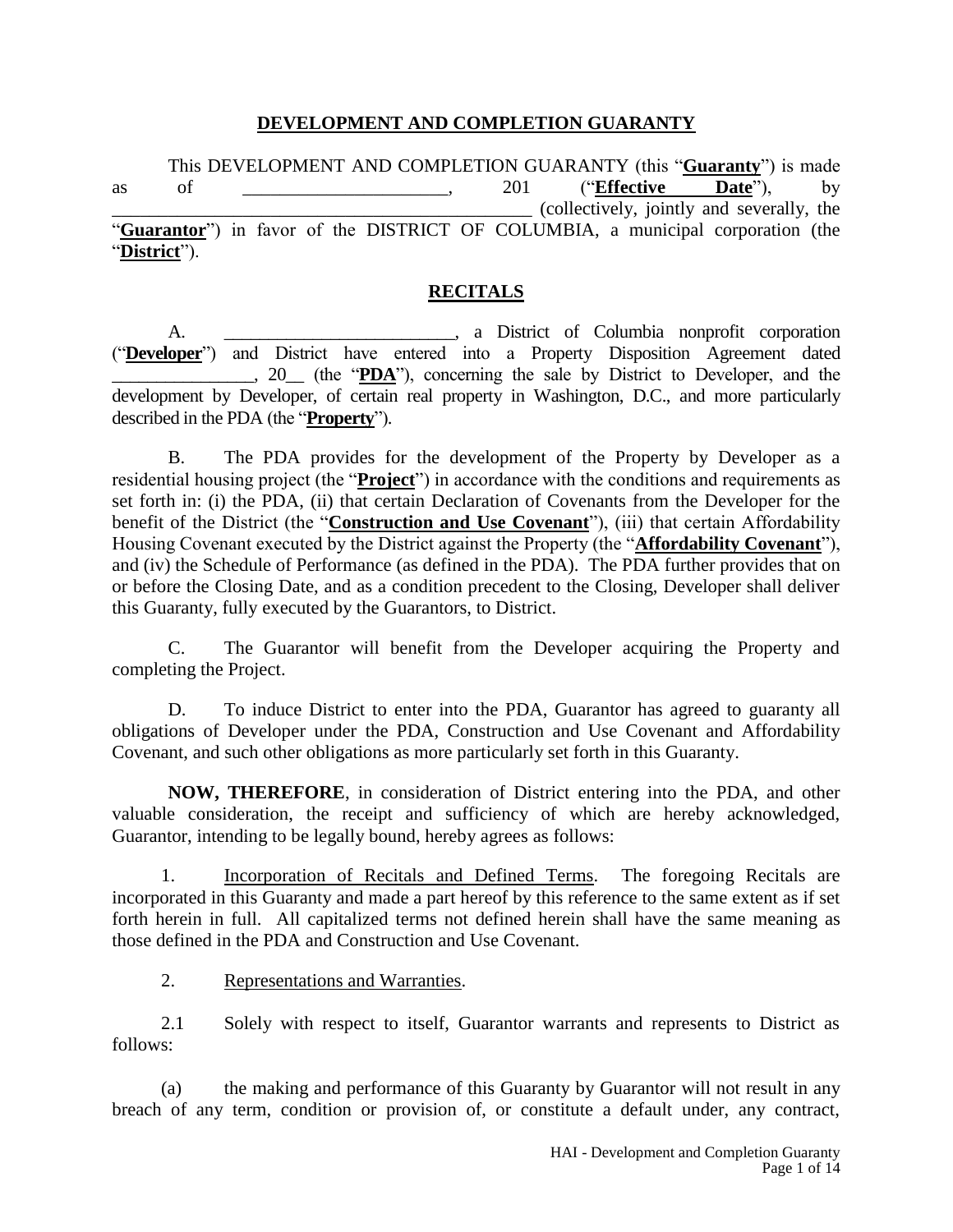agreement or other instrument to which Guarantor is a party or by which it is bound, or result in a breach of any regulation, order, writ, injunction or decree of any court or any commission, board or other administrative agency entered in any proceeding to which Guarantor is a party or by which it is bound;

(b) Guarantor has reviewed, with the advice and benefit of its legal counsel, the terms and provisions of the PDA, this Guaranty, the Construction and Use Covenant, the Schedule of Performance, the Approved Project Plans and Specifications, and the documents referenced in each of the foregoing;

(c) Guarantor (if such Guarantor is not a natural Person) is duly organized, validly existing and in good standing under the laws of the State of its organization and is duly qualified to do business, and is in good standing, in the District of Columbia;

(d) Guarantor has been duly authorized to carry on its business, and to hold title to and own the property it owns, to execute, deliver and perform this Guaranty, and to consummate the transactions contemplated hereby and thereby;

(e) this Guaranty has been duly authorized, executed and delivered by such Guarantor, and each term and provision hereof, is the legal, valid and binding obligation of such Guarantor enforceable against such Guarantor in accordance with its terms;

(f) no actions, suits, or proceedings are pending, or to Guarantor's knowledge, threatened against or affecting Guarantor before any governmental authority;

(g) no consent, approval or authorization of, or registration, declaration, or filing with, any governmental authority or any other Person is required that has not been obtained in writing by Guarantor, in connection with the execution, delivery and performance by Guarantor of this Guaranty and the transactions contemplated by this Guaranty;

(h) Guarantor is not insolvent (as such term is defined or determined for purposes of Bankruptcy Reform Act of 1978 (11 U.S.C. § 101-1330) as now or hereafter amended or recodified or any other bankruptcy law (collectively, the "Bankruptcy Code"), and the execution and delivery of this Guaranty will not make such Guarantor insolvent;

(i) neither this Guaranty nor any financial information, certificate or statement furnished to District by or on behalf of Guarantor contains any untrue statement of a material fact or intentionally or knowingly omits to state a material fact necessary to make the statements herein and therein, in the light of the circumstances under which they are made, not misleading;

(j) no conditions exist which would prevent Guarantor from complying with the provisions of this Guaranty within the time limits set forth herein;

(k) Guarantor has filed all tax returns and reports required by law to have been filed by it, and has paid all taxes, assessments and governmental charges levied upon it or any of its assets which are due and payable, except any such taxes or charges which are being contested in good faith by appropriate proceedings and for which adequate reserves have been set aside;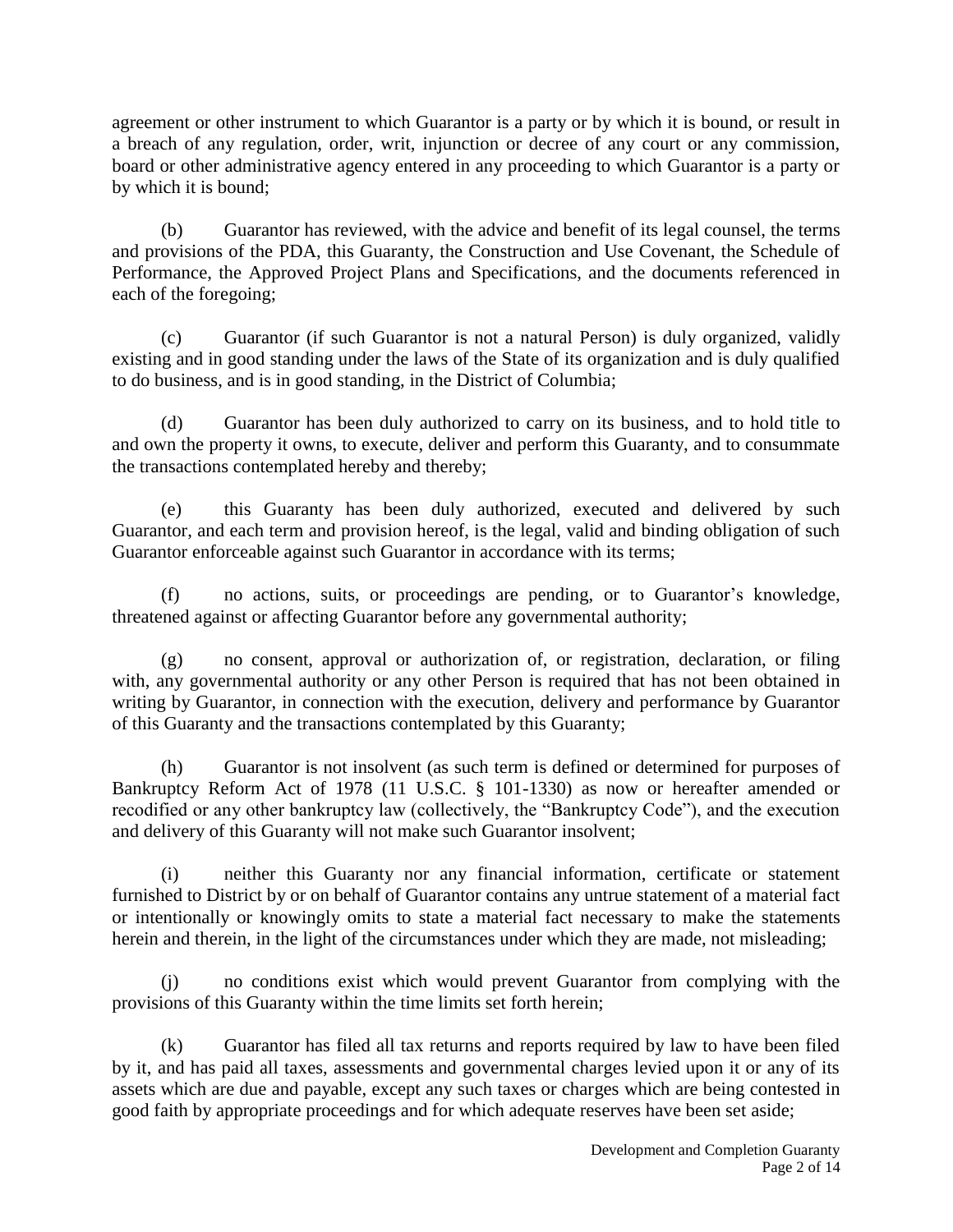- (l) there are no conditions precedent to the effectiveness of this Guaranty;
- (m) such Guarantor is not a Prohibited Person;

(n) all financial statements delivered to District at any time by or on behalf of Guarantor (i) are true and correct in all material respects, (ii) fairly present in a manner consistent with prior statements submitted to District the respective financial conditions of the subjects thereof and for the periods referenced therein, and (iii) have been prepared in accordance with generally accepted accounting principals consistently applied, and there has been no material adverse change in the financial position of Guarantor since the respective dates of (or periods covered by) such statements. Without limiting the foregoing, all assets shown on such financial statements, unless clearly designated to the contrary on such financial statements, (A) are free and clear of any exemption or any claim of exemption of Guarantor or any other Person, (B) accurately reflect all debt and prior pledges or encumbrances (direct or indirect) of or on any of Guarantor's assets at the date of the financial statements and at all times thereafter and (C) are owned individually (and solely managed) by Guarantor and not jointly with any spouse or other Person.

2.2 All of the representations and warranties in this Guaranty are true as of the Closing Date and will continue to be true throughout the term of this Guaranty as if remade at all times afterwards and shall survive the execution and delivery of this Guaranty. A Guarantor shall inform District in writing within five (5) days upon its discovering any breach of such representations or warranties.

2.3 Each Guarantor acknowledges that District is consummating the Closing in reliance upon the representations, warranties and agreements contained in this Guaranty. District shall be entitled to such reliance notwithstanding any investigation which has been made, has not been made or may be conducted by District or on District's behalf.

3. Guaranteed Obligations. Guarantor hereby absolutely, irrevocably, unconditionally, jointly and severally, guarantees to District (a) the full and complete performance of any and all of Developer's agreements, obligations, and covenants as set forth in the PDA, Construction and Use Covenant, and Affordability Covenant, including, without limitation, the payment of all amounts required of Developer and performance of all obligations of Developer set forth therein, including the satisfaction of all indemnification obligations of Developer under the same for the benefit of District; (b) that Commencement of Construction of the Project shall occur within thirty (30) days following the Effective Date of the Construction and Use Covenant; (c) Developer's obligations to cause the Project to be completed in accordance with the Approved Plans and Specifications, as required in the PDA, Construction and Use Covenant, and Affordability Covenant; (d) that all costs for labor, materials, and services in connection with the design, development, and construction of the Project shall be paid when due (including, without limitation, costs and fees of all architects and engineers, every general contractor and subcontractors and suppliers and in connection with construction of the Project); (e) that the Property shall be free and clear of all liens in favor of any persons furnishing labor, materials, or services in connection with the design, development, or construction of the Project; and (f) the truth, accuracy, and completeness of all of Developer's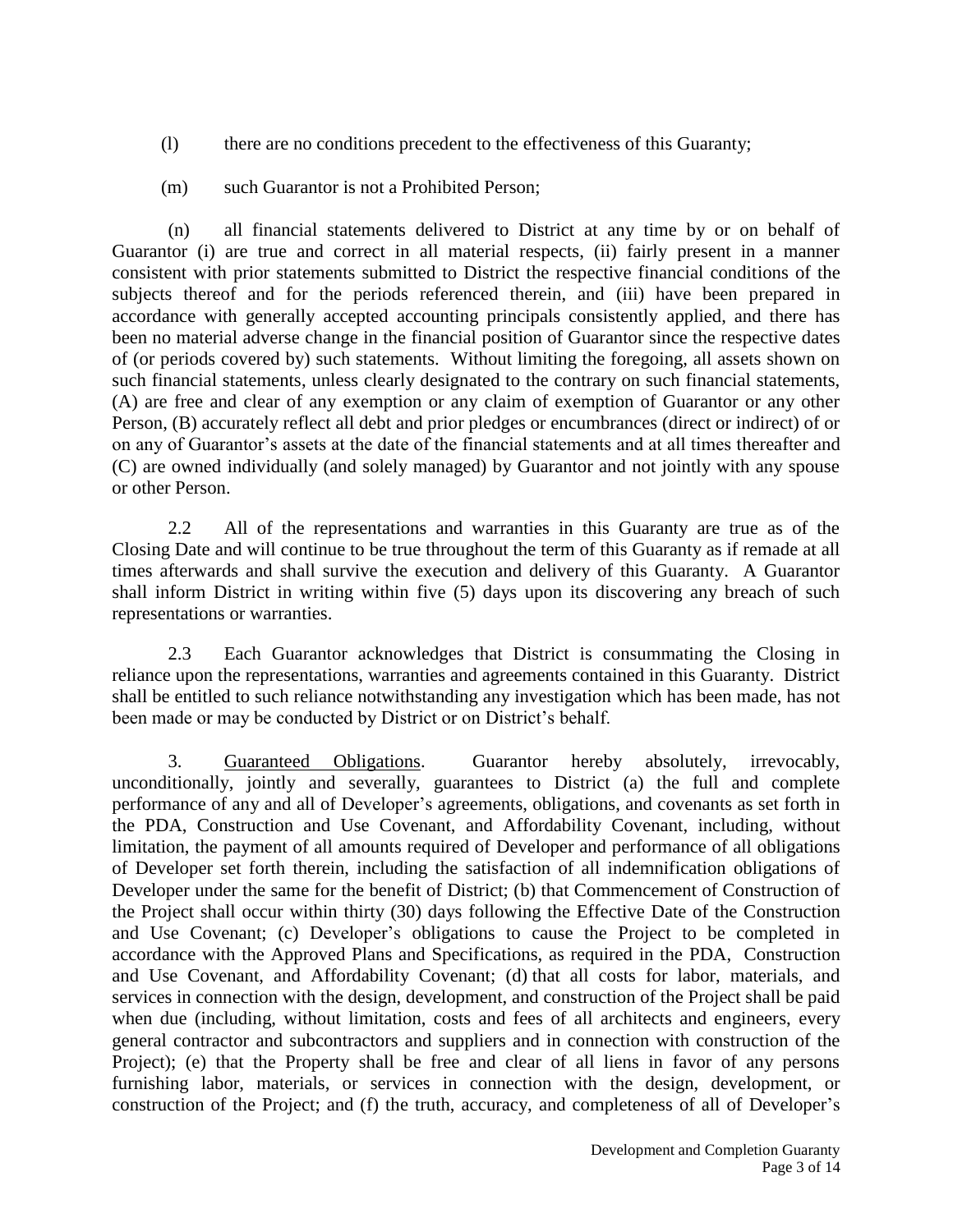representations and warranties as set forth in the PDA. Further, Guarantor absolutely, irrevocably, unconditionally, jointly and severally, agrees to the fullest extent permitted by law, to indemnify, defend, and hold harmless District from any and all loss, cost, liability, and expense arising out of or in connection with (i) the failure of Developer to perform fully and timely its agreements, covenants, and obligations under the PDA, Construction and Use Covenant, and the Affordability Covenant and (ii) the enforcement of this Guaranty by District (including, without limitation, reasonable attorneys' fees). Upon the occurrence of any failure of Developer to fully and timely perform its agreements, covenants, and obligations under the PDA, Construction and Use Covenant, and Affordability Covenant, upon request by District, Guarantors shall, at Guarantor's sole cost and expense, cure such default by or failure of Developer. The obligations of Guarantor set forth in this Section 3 shall hereinafter be collectively referred to herein as the "**Guaranteed Obligations**".

Following Final Completion and the issuance of the District's Certificate of Final Completion, this Guaranty shall terminate and the Guarantor shall have no further obligations hereunder.

4. Liens. If any mechanic's or materialmen's liens should be filed, or should attach, with respect to the Property or the Improvements by reason of the construction of the Project, within thirty (30) days after any Guarantor is advised of the filing of such liens, Guarantor shall cause the removal or waiver of such liens, or the posting of security against the consequences of their possible judicial enforcement. So long as Guarantor has complied with the immediately preceding sentence, and if requested by District, posts security as reasonably determined by District, Guarantor shall have the right to contest in good faith any claim, lien, or encumbrance, provided that Guarantor does so diligently and without prejudice to District or any delay in Final Completion.

5. No Right of Subrogation. Guarantor hereby acknowledges that it will not be entitled to reimbursement or distribution from Developer or another guarantor on account of any sums paid by them pursuant to this Guaranty. Guarantor hereby acknowledges and agrees that Guarantor shall not have any right of subrogation by reason of payments or performance in compliance with the terms of this Guaranty, any such right being hereby expressly waived and relinquished. For so long as the Guaranteed Obligations or any obligations under the PDA, Construction and Use Covenant, and Affordability Covenant remain outstanding, Guarantor waives and releases any claim (within the meaning of 11 U.S.C. § 101) which Guarantor may have against Developer or another Guarantor arising from a payment made by such Guarantor under this Guaranty and agrees not to assert or take advantage of any subrogation rights of Guarantor or any right of Guarantor to proceed against Developer or another guarantor for reimbursement. It is expressly understood that the waivers and agreements of Guarantor set forth above constitute additional and cumulative benefits given to District for its security and as an inducement for it to enter into the PDA with Developer.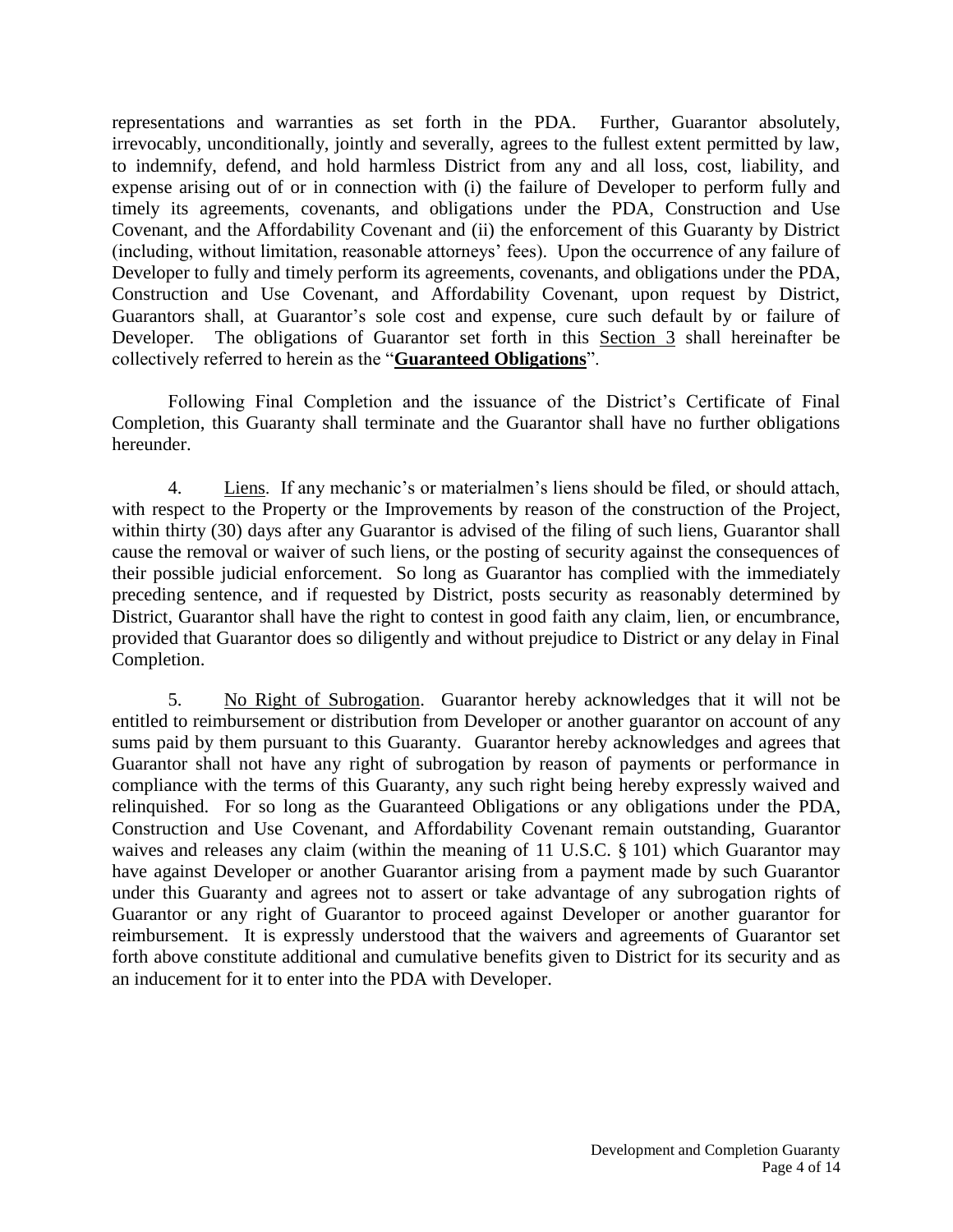6. Financial Statements. Within fifteen (15) days after the Effective Date of this Guaranty, and within thirty (30) days after Guarantors' receipt of a request from District from time-to-time until Final Completion of the Project, each Guarantor shall deliver to District copies of updated, unaudited financial statements (certified by such Guarantor as being true, correct, and complete) and unaudited balance sheets, profit and loss statements, cash flow statement, other financial reports, and other financial information of such Guarantor as District may reasonably request.

# 7. No Discharge of Obligations.

7.1 Except in the event of a written amendment to this Guaranty signed by the Guarantor and District and then only to the extent expressly provided therein, to the fullest extent permitted by law, none of Guarantor's obligations and no right against Guarantor shall be in any way discharged, impaired or otherwise affected by:

(a) The modification, amendment, or waiver, by change order, directive, or otherwise, or any extension of time for performance of, or other modification in or of the PDA, Construction and Use Covenant, or Affordability Covenant.

(b) The release or waiver of or delay in the enforcement of any right or remedy by District against Developer or any Guarantor under the PDA, Construction and Use Covenant, Affordability Covenant, or this Guaranty, or the compromise or settlement by any of the above parties of any amount or matter in dispute relating to any of the forgoing agreements.

(c) The exercise by District, any mortgage lender, or any other party of any of their respective rights and remedies under the PDA, Construction and Use Covenant, Affordability Covenant, or any mortgage loan documents, or any other agreement relating to the construction of the Improvements.

(d) The approval, disapproval, inspection, review, or failure to inspect or review by District of the progress, status, or quality of construction or any costs, expenses, financing, contracts, or other matters relating thereto, in connection with the construction of the Improvements.

(e) The release or discharge of Developer, any Guarantor, or any other Person from any obligation in any receivership, bankruptcy, winding-up or other creditor proceeding.

(f) Any act or omission, whether negligent or otherwise, of District or its agents, employees, consultants, or any other Person acting for the benefit of District.

7.2 It is expressly agreed by Guarantor that, to the fullest extent permitted by law, none of the forgoing events shall release or discharge the obligations of Guarantor hereunder, whether or not such event may otherwise be deemed a legal or equitable discharge of a guarantor or surety. Each Guarantor agrees that neither District nor any other party shall have any duty to disclose to such Guarantor any information they receive regarding the financial status of any party involved in the development or construction of the Improvements, or any information relating to the Property, whether such information indicates that the risk or obligations of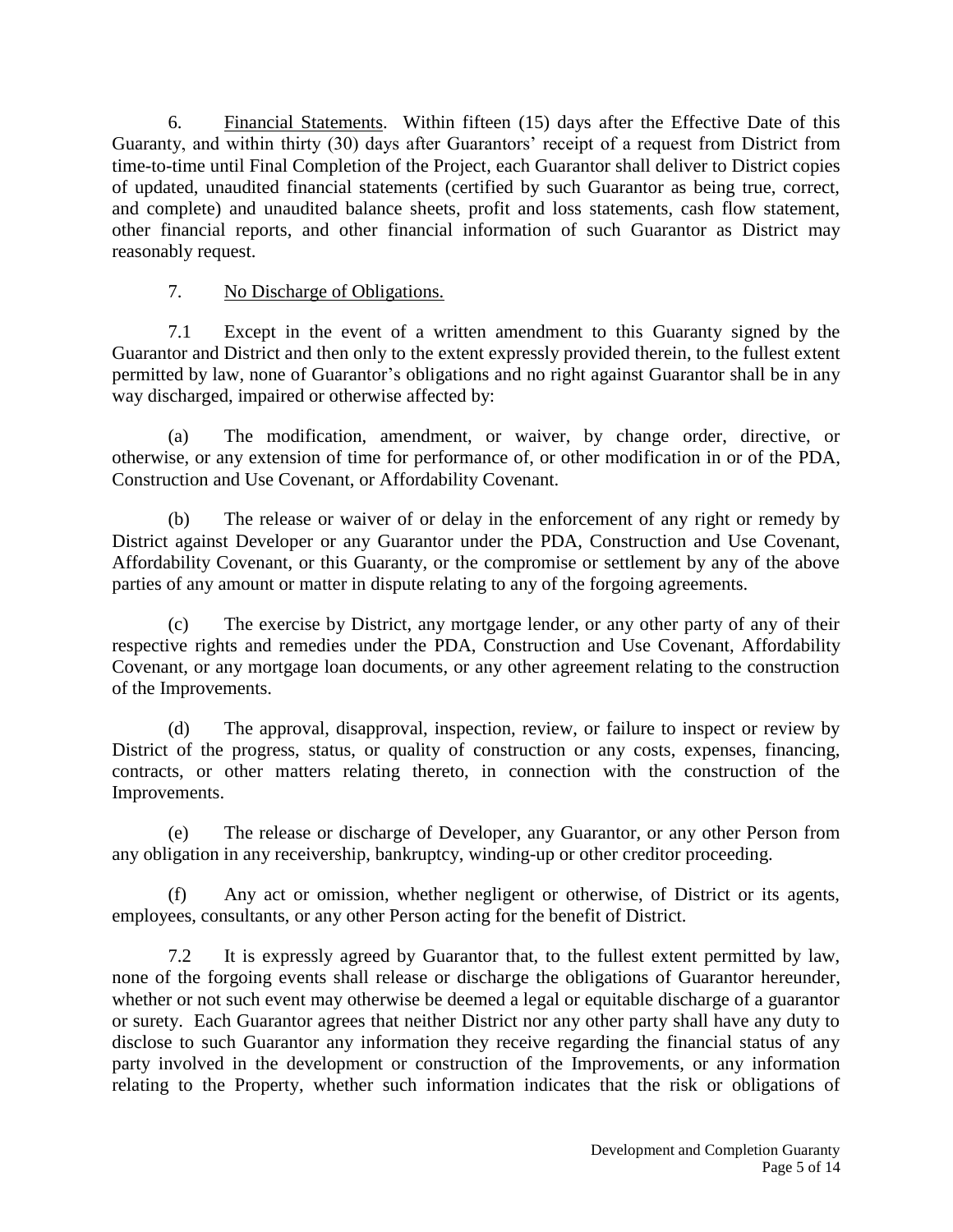Guarantor have or may increase. Each Guarantor assumes full responsibility for keeping informed of such matters.

7.3 No change in the composition of District, Developer or any other Person shall in any way affect, impair, or diminish the liability of Guarantor hereunder, and District shall have no obligation to inquire into the powers of any of them to perform the Guaranteed Obligations.

7.4 This Guaranty is being delivered free of any conditions and no representations have been made to Guarantor affecting or limiting the liability of Guarantor hereunder. The obligations of Guarantor hereunder are independent of any obligations which Guarantor may have to District, directly or indirectly.

8. Nature of Guaranty. This Guaranty is absolute, irrevocable, and continuing in nature and relates to Guaranteed Obligations now existing or hereafter arising. This Guaranty is a guaranty of prompt and punctual payment and performance and is not a guaranty of collection. The liability of Guarantor hereunder is independent of the obligations of Developer or any other Person, and a separate action or separate actions may be brought or prosecuted against any Guarantor whether or not any action is brought or prosecuted against Developer, any other Guarantor, or any other Person, or whether Developer, a Guarantor, or any other Person is joined in any such action or actions. The liability of Guarantor hereunder is independent of, and not in consideration of or contingent upon the liability of any other Person under any similar instrument and the release of, or cancellation by, any signer of a similar instrument shall not act to release or otherwise affect the liability of either Guarantor unless Guarantor is independently and specifically released in writing by District. To the fullest extent permitted by law, this Guaranty shall be construed as a continuing, absolute, and unconditional guaranty of payment and performance (and not of collection) without regard to:

(a) the legality, validity, or enforceability of any of the PDA, Construction and Use Covenant, Affordability Covenant or any of the obligations of Developer evidenced thereby;

(b) any defense, setoff, or counterclaim that may be available at any time to Developer or any other Person against and any right of setoff at any time held by District (including, without limitation, any defense, setoff, or counterclaim by any Guarantor under this Guaranty); or

(c) any other circumstances whatsoever (with or without notice to or knowledge of either Guarantor or any other Guarantor), whether or not similar to any of the foregoing, that constitutes or might be construed to constitute an equitable or legal discharge of Developer or any other Person in bankruptcy or in any other instance.

9. Relationship to Other Agreements. Nothing herein shall in any way modify or limit the effect of terms or conditions set forth in any other document, instrument, or agreement executed by Guarantor in connection with the Guaranteed Obligations, but each and every term and condition hereof shall be in addition thereto. In no event will Guarantor's liability hereunder be reduced as a result of any evidence that the cost to perform the Guaranteed Obligations exceeds the enhancement in value to the Property resulting from performance of the Guaranteed Obligations.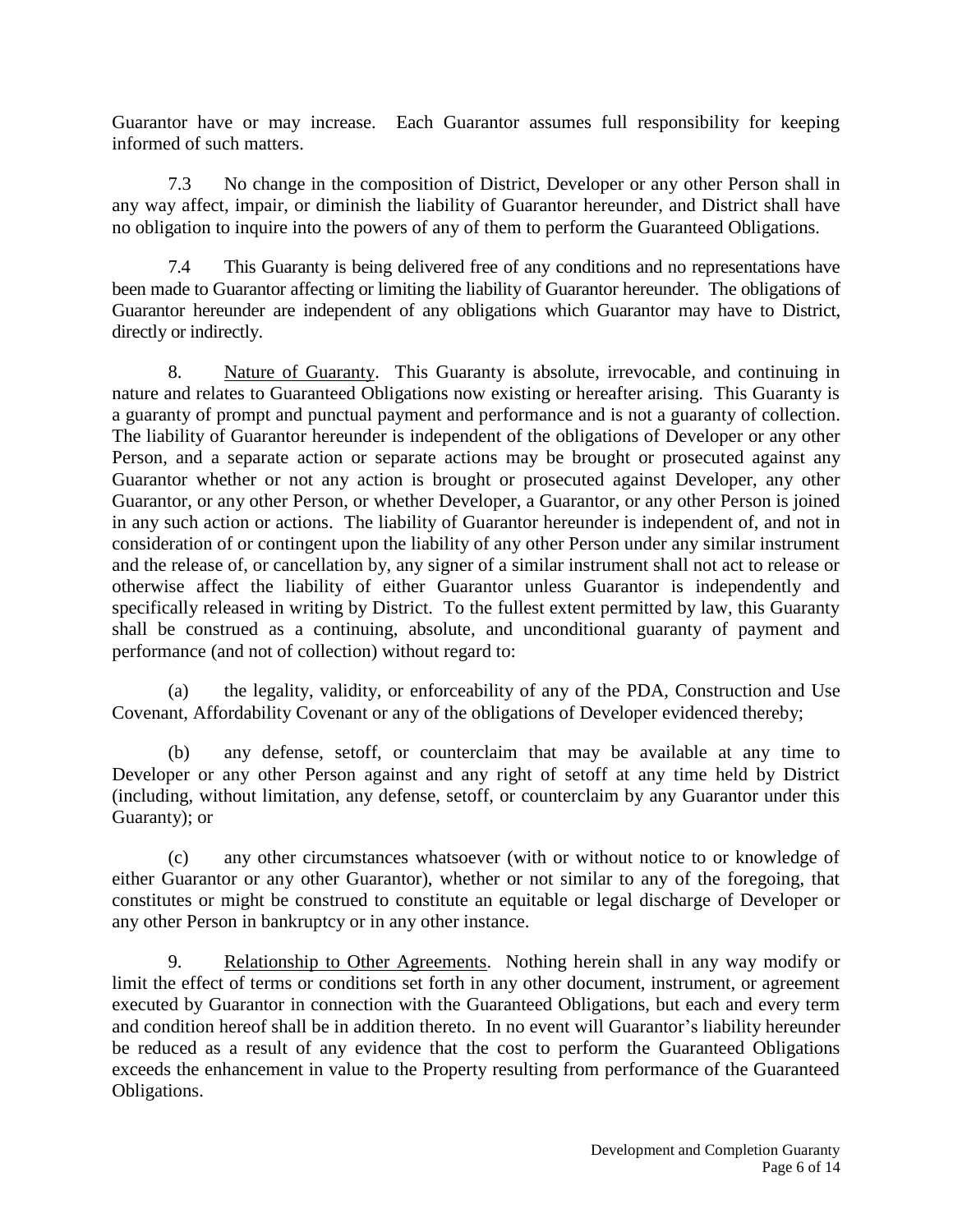10. Subordination of Indebtedness and Obligations. Each Guarantor agrees that any rights of such Guarantor, whether now existing or later arising, to receive payment on account of any indebtedness (including interest) or other obligations or liabilities owed to such Guarantor by another Guarantor or Developer shall at all times be subordinate to the time of payment and in all other respects to the full and prior indefeasible performance of all obligations owed to District under the PDA, Construction and Use Covenant, and Affordability Covenant. Guarantor shall not be entitled to enforce or receive payment of any sums hereby subordinated until all such obligations owed to District have been paid and performed in full.

11. Statute of Limitations and Other Laws. To the fullest extent permitted by law, until the Guaranteed Obligations have been irrevocably paid and performed in full, all of the rights, privileges, powers, and remedies granted to District hereunder shall continue to exist and may be exercised by District at any time and from time to time, irrespective of the fact that any of the Guaranteed Obligations may have become barred by any statute of limitations. Each Guarantor expressly waives, to the fullest extent permitted by law, the benefit of any and all statutes of limitation, and any and all laws providing for exemption of property from execution or for valuation and appraisal upon foreclosure, and any and all rights and benefits, if any, arising under the laws of the District of Columbia. Furthermore, Guarantors acknowledge that any claims brought by District that arise under or as a result of this Guaranty are not subject to the statute of limitations contained in D.C. Official Code § 12-301 (2007 Supp.).

# 12. Rights Upon Default.

12.1 Upon the occurrence of (a) any failure in the performance of the Guaranteed Obligations, (b) the dissolution or insolvency of any Guarantor, (c) the inability of any Guarantor to pay its debts as they mature, (d) an assignment by any Guarantor for the benefit of creditors, (e) the institution of any proceeding by or against any Guarantor in bankruptcy or for a reorganization or an arrangement with creditors, or for the appointment of a receiver, trustee, or custodian for such Guarantor or its properties, (f) the determination by District in good faith that a material adverse change has occurred in the financial condition of any Guarantor, including without limitation, the entry of a significant judgment against any Guarantor, the issuance of a writ or order of attachment, levy, or garnishment in any significant amount against any Guarantor, (g) the falsity in any material respect of or any material omission in any representation made to District by any Guarantor, or (h) any other default by Guarantor of any other obligations owed to District under the terms hereof, District shall have such rights and remedies available to it as permitted by law and in equity and may enforce this Guaranty independently of any other remedy or security District at any time may have or hold in connection with the Guaranteed Obligations, and it shall not be necessary for District to marshal assets in favor of Developer, any Guarantor, or any other Person or to proceed upon or against and/or exhaust any security or remedy before proceeding to enforce this Guaranty.

12.2 Guarantor agrees that if District determines that a default has occurred hereunder District may (in addition to all of its other rights and remedies) without the consent of or notice to Guarantor (a) complete or engage one or more third parties to complete construction of the Project, (b) terminate any and all contracts and agreements entered into by Guarantor in connection with construction of the Project, (c) engage builders, contractors, engineers, architects, and others for the purpose of furnishing labor, materials, and equipment in connection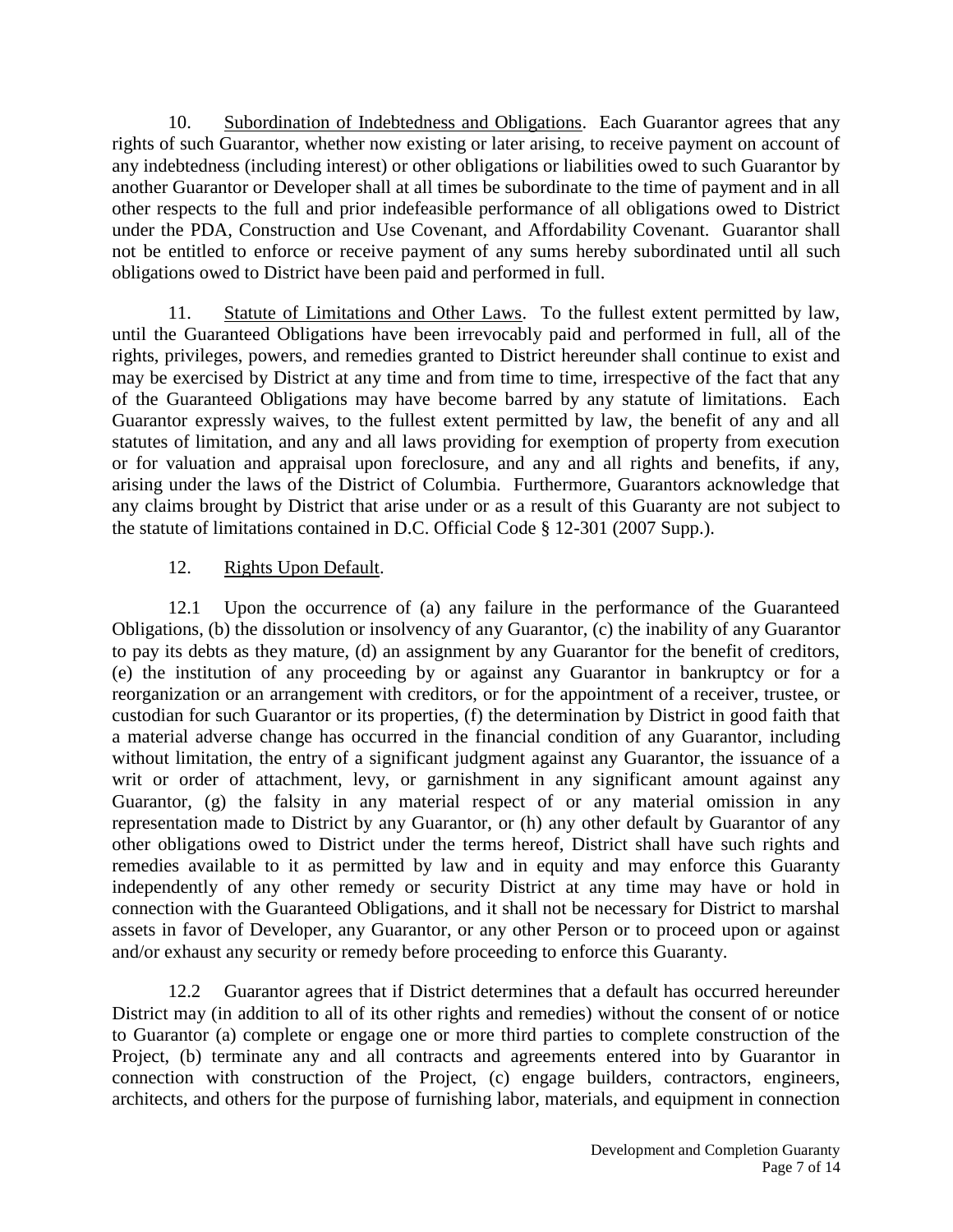with the construction of the Project, (d) pay, compromise, or settle all bills or claims incurred in connection with Final Completion, (e) take such actions including procuring another developer or developers of the Project, or (f) take or refrain from taking such other action to enforce the provisions of this Guaranty as it may from time to time determine in its sole discretion. Guarantor shall, immediately upon demand therefor, reimburse District for any and all expenditures incurred by District under this Section plus interest thereon at a rate of fifteen percent (15%) per annum until all sums are paid to District. Upon the occurrence of a default, in addition to any other remedy described herein, District may file a separate action or actions against one or more Guarantors, whether action is brought or prosecuted with respect to any security or against any other Person, or whether any other Person is joined in any such action or actions.

12.3 Guarantor agrees that District and Developer or any other Person may deal with each other in connection with the Guaranteed Obligations or otherwise, or alter any contracts or agreements now or hereafter existing between them, in any manner whatsoever, all without notice to the Guarantor and without in any way altering or affecting the security of this Guaranty. District's rights hereunder shall be reinstated and revived and the enforceability of this Guaranty shall continue with respect to any amount at any time paid on account of the Guaranteed Obligations, which thereafter shall be required to be restored or returned by District upon the bankruptcy, insolvency, or reorganization of Developer or any other Person, or for any other reason, all as though such amount had not been paid. The rights of District created or granted herein and the enforceability of this Guaranty at all times shall remain effective even though the Guaranteed Obligations, including any part thereof or any other security or guaranty therefor, may be or hereafter may become invalid or otherwise unenforceable as against Developer or the other Person or any Person.

12.4 Guarantor expressly waives, to the fullest extent permitted by law, any and all defenses now or hereafter arising or asserted by reason of (a) any disability or other defense of Developer or any other Person with respect to the Guaranteed Obligations; (b) the unenforceability or invalidity of any security or guaranty for the Guaranteed Obligations or the lack of perfection or continuing perfection or failure of priority of any security for the Guaranteed Obligations; (c) the cessation for any cause whatsoever of the liability, in whole or in part, of Developer or any other Person; (d) any failure of District to marshal assets in favor of Developer or any other Person; (e) any failure of District to give notice of sale or other disposition of any collateral (now or hereafter securing the obligations of any Person) to Developer or any other Person, as applicable, or any defect in any notice that may be given in connection with any sale or disposition of collateral; (f) any failure of District to comply with Applicable Laws or other requirements in connection with the sale or other disposition of any collateral or other security for any obligation owed to District, including any failure of District to conduct a commercially reasonable sale or other disposition of any collateral or other security for any obligation owed to District; (g) any act or omission of District, or others, that directly or indirectly results in or aids the discharge or release of Developer or any other Person, or the Guaranteed Obligations or any security or guaranty therefor by operation of law or otherwise; (h) any Applicable Law or other requirement which provides that the obligation of a surety or guarantor must neither be larger in amount nor in other respects more burdensome than that of the principal or which reduces a surety's or guarantor's obligation in proportion to the principal obligation, including, without limitation, all rights and benefits under the laws of the District of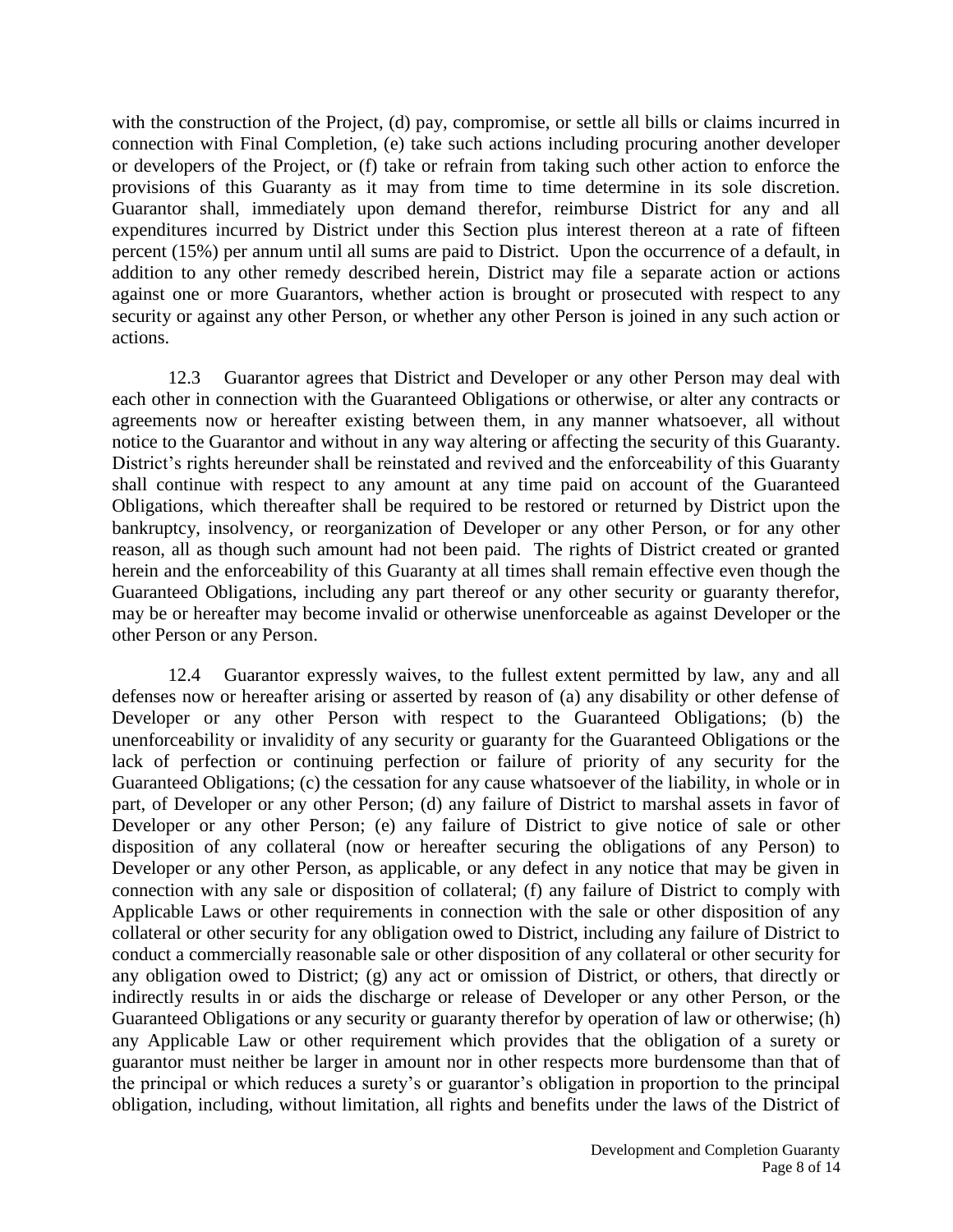Columbia purporting to reduce a Guarantor's obligation in proportion to the obligation of the principal; (i) any failure of District to file or enforce a claim in any bankruptcy or other proceeding with respect to any person; (j) the election by District in any bankruptcy proceeding of any person, of the application or non-application of Section 1111(b)(2) of the United States Bankruptcy Code; (k) any agreement or stipulation with respect to the provision of adequate protection in any bankruptcy proceeding of any person; (l) the avoidance of any lien in favor of District for any reason; (m) any bankruptcy, insolvency, reorganization, arrangement, readjustment of debt, liquidation, or dissolution proceeding commenced by or against any Person, including any discharge of, or bar, or stay against collecting, all or any of the Guaranteed Obligations (or any interest thereon) in or as a result of any such proceedings; (n) all rights or defenses Guarantor may have by reason of protection afforded to the principal with respect to the Guaranteed Obligations or to any other guarantor's obligations under its guaranty, in either case, pursuant to the anti-deficiency laws or other laws of the District of Columbia or other states limiting or discharging the principal's obligations; and (o) the right to require District to proceed under any other remedy District may have before proceeding against Guarantor. Guarantor expressly waives all setoffs and counterclaims and all presentments, demands for payment or performance, notices of nonpayment or nonperformance, protests, notices of protest, notices of dishonor, and all other notices or demands of any kind or nature whatsoever with respect to the Guaranteed Obligations and all notices of acceptance of this Guaranty or of the existence, creation, or incurring of new or additional obligations by Developer for which Guarantor shall be automatically responsible and liable hereunder and waives all surety and guarantor defenses, all to the fullest extent permitted by law, and thus, such Guarantor acknowledges that it may essentially have no control over its ultimate responsibility for Developer's obligations guaranteed hereunder.

13. Cumulative Rights. The exercise by District of any right or remedy hereunder or under the PDA, Construction and Use Covenant, Affordability Covenant, or at law or in equity, shall not preclude the concurrent or subsequent exercise of any other right or remedy. District shall have all rights, remedies, and recourses afforded to District by reason of this Guaranty, the PDA, Construction and Use Covenant, Affordability Covenant, or by law or equity or otherwise, and the same (a) shall be cumulative and concurrent; (b) may be pursued separately, successively, or concurrently against Guarantors or others obligated for the Guaranteed Obligations, or any part thereof, or against any one or more of them, at the sole and absolute discretion of District; (c) may be exercised as often as occasion therefor shall arise, it being agreed by each Guarantor that the exercise of, discontinuance of the exercise of, or failure to exercise any of such rights, remedies, or recourses shall in no event be construed as a waiver or release thereof or of any other right, remedy, or recourse; and (d) are intended to be and shall be nonexclusive. No waiver of any default on the part of any Guarantor or of any breach of any of the provisions of this Guaranty or of any other document shall be considered a waiver of any other or subsequent default or breach, and no delay or omission in exercising or enforcing the rights and powers granted herein or in any other document shall be construed as a waiver of such rights and powers, and no exercise or enforcement of any rights or powers hereunder or under any other document shall be held to exhaust such rights and powers, and every such right and power may be exercised from time to time. The granting of any consent, approval, or waiver by District shall be limited to the specific instance and purpose therefor and shall not constitute consent or approval in any other instance or for any other purpose. No notice to or demand on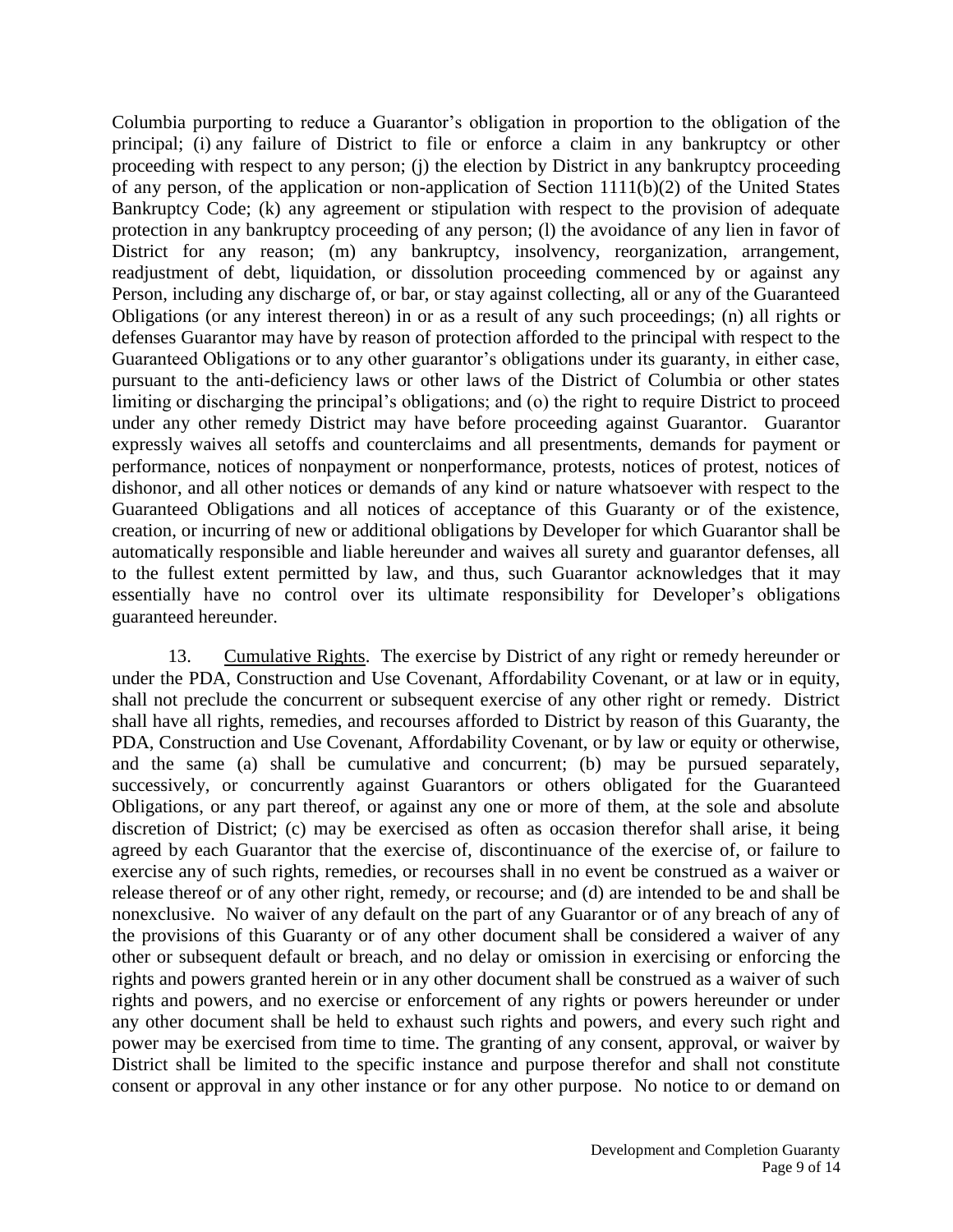any Guarantor in any case shall of itself entitle such Guarantor to any other or further notice or demand in similar or other circumstances.

## 14. Waivers and Consents.

14.1 Guarantor consents and agrees that District may, at any time and from time to time, without notice or demand, and without affecting the enforceability or continuing effectiveness hereof: (a) supplement, modify, amend, extend, renew, accelerate, or otherwise change the time for performance or the terms of the PDA, Construction and Use Covenant, or Affordability Covenant; (b) supplement, modify, amend, or waive, or enter into or give any agreement, approval, or consent with respect to, the PDA, Construction and Use Covenant, or Affordability Covenant, or any part thereof, or any additional security or guaranties, or any condition, covenant, default, remedy, right, representation, or term thereof or thereunder; (c) accept new or additional instruments, documents, or agreements in exchange for or relative to the PDA, Construction and Use Covenant, or Affordability Covenant, or any part thereof or performance pursuant thereto; (d) accept partial payments on, or performance of, the obligations owed to District and apply any and all payments or recoveries from Developer or any other Person to such of the obligations owed to District as District may elect in its sole discretion; (e) receive and hold additional security or guaranties for the obligations owed to District or any part thereof; (f) release, re-convey, terminate, waive, abandon, fail to perfect, subordinate, exchange, substitute, transfer, or enforce any security or guaranties, and apply any security and direct the order or manner of sale thereof as District may elect in its sole and absolute discretion may determine; (g) release any Person from any personal liability with respect to the obligations owed to District or any party thereof; (h) settle, release on terms satisfactory to District, as the case may be, or by operation of Applicable Law or otherwise liquidate or enforce any obligations owed to District and any security or guaranty in any manner, consent to the transfer of any security and bid and purchase at any sale (other than by reason of the timely and full payment and performance of all obligations owed to District); (i) consent to the merger, change of any other restructuring or termination of the corporate existence of Developer or any other Person and correspondingly restructure the obligations owed to District, and any such merger, change, restructuring, or termination shall not affect the liability of such Guarantor or the continuing effectiveness hereof, or the enforceability thereof with respect to all or any part of the obligations owed to District; (j) otherwise deal with Developer or any other Person as District may elect in its sole discretion.

14.2 Guarantor expressly agrees that until the Guaranteed Obligations are paid and performed in full and each and every term, covenant, and condition of this Guaranty is fully performed, Guarantor shall not, to the fullest extent permitted by law, be released by or because of:

(a) Any act or event which might otherwise discharge, reduce, limit or modify such Guarantor's obligations under this Guaranty;

(b) Any waiver, extension, modification, forbearance, delay, or other act or omission of District, or District's failure to proceed promptly or otherwise as against Developer or any other Person, or any security;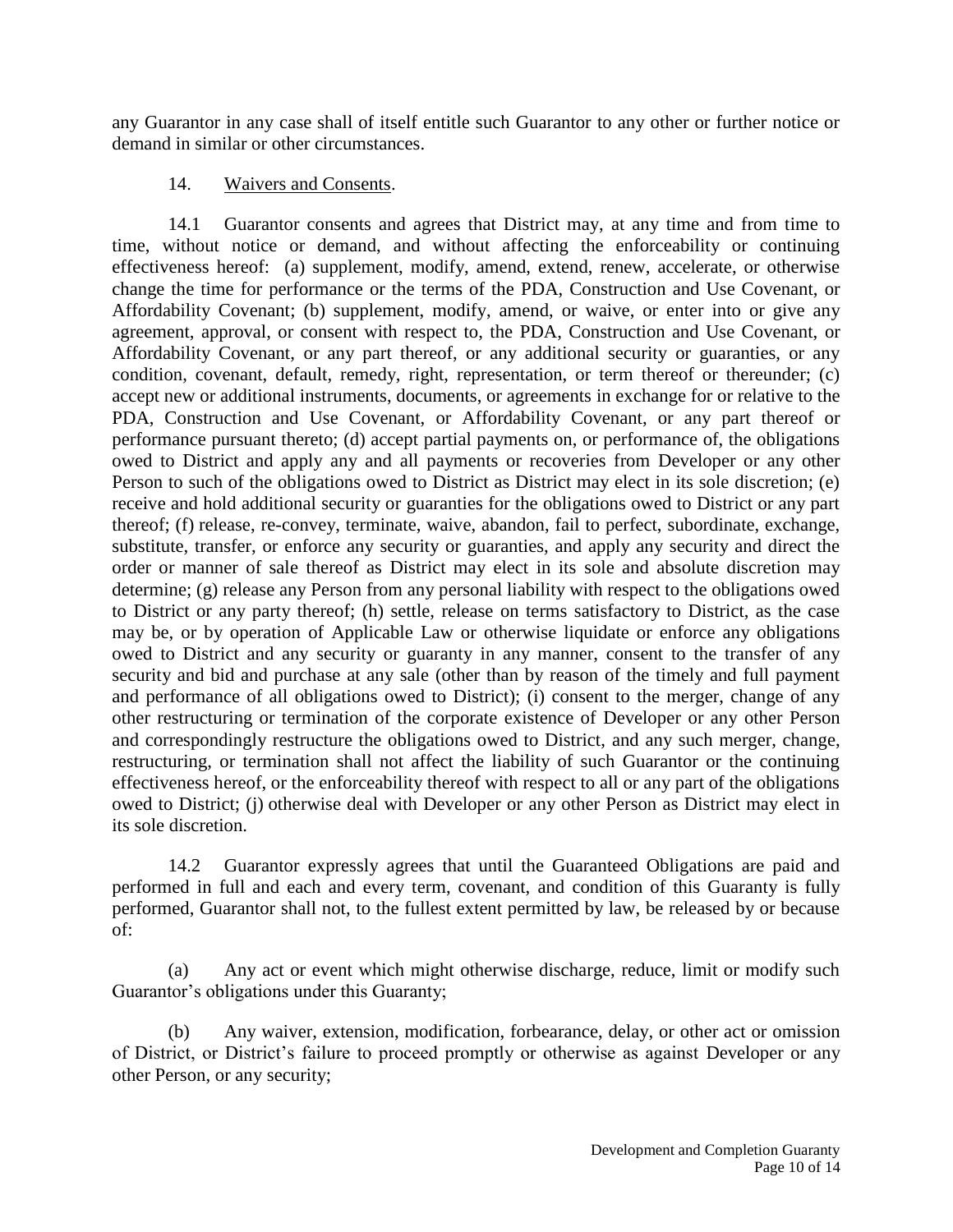(c) Any action, omission, or circumstance which might increase the likelihood that such Guarantor may be called upon to perform under this Guaranty or which might affect the rights or remedies of such Guarantor as against Developer or any other Person; or

(d) Any dealings occurring at any time between Developer or any other Person, on the one hand, and District, on the other hand, whether relating to the PDA, Construction and Use Covenant, or Affordability Covenant, or otherwise.

14.3 Guarantor waives all rights and defenses arising out of an election of remedies by District, even though that election of remedies may have destroyed such Guarantor's rights of subrogation and reimbursement against Developer or any other Person, and even though that election of remedies by District has destroyed such Guarantor's rights of contribution against another guarantor of any of the Guaranteed Obligations.

14.4 No provision of this Guaranty shall be construed as limiting the generality of any of the covenants and waivers set forth in Sections 12 and 14.

14.5 Guarantor hereby expressly, to the fullest extent permitted by law, waives and surrenders any defense to its liability under this Guaranty based upon any of the foregoing acts, omissions, agreements, waivers, or matters. It is the purpose and intent of this Guaranty that the obligations of each Guarantor under it shall be absolute and unconditional under any and all circumstances.

15. No Amendment. Neither this Guaranty nor any provision hereof may be modified, amended, waived, terminated, or changed orally, but only by an agreement in writing signed by District and the Guarantors to be bound by such agreement.

16. Successors. This Guaranty shall be binding upon and inure to the benefit of the heirs, administrators, legal representatives, successors and assigns of the parties hereto.

17. Irrevocable Survival. This Guaranty shall be irrevocable by the Guarantors until all Guaranteed Obligations have been completely and indefeasibly paid and all obligations and undertakings of Developer and of the undersigned hereunder have been completely performed.

18. Unenforceability. If any term or provision of this Guaranty shall be determined to be illegal, invalid, or unenforceable, this Guaranty and all other terms and provisions hereof shall nevertheless remain effective and shall be enforced to the fullest extent permitted by law.

## 19. INTENTIONALLY DELETED.

20. Entire Agreement. This Guaranty constitutes the entire agreement with respect to the subject matter hereof, and supersedes all prior discussions, negotiations, commitments, representations, agreements, and understandings between the parties.

21. WAIVER OF JURY TRIAL; JURISDICTION. GUARANTOR HEREBY WAIVES ANY RIGHT TO JURY TRIAL IN CONNECTION WITH ANY SUIT, ACTION, PROCEEDING, OR CLAIM RELATING TO THIS GUARANTY, THE PDA, CONSTRUCTION AND USE COVENANT, OR AFFORDABILITY COVENANT, OR TO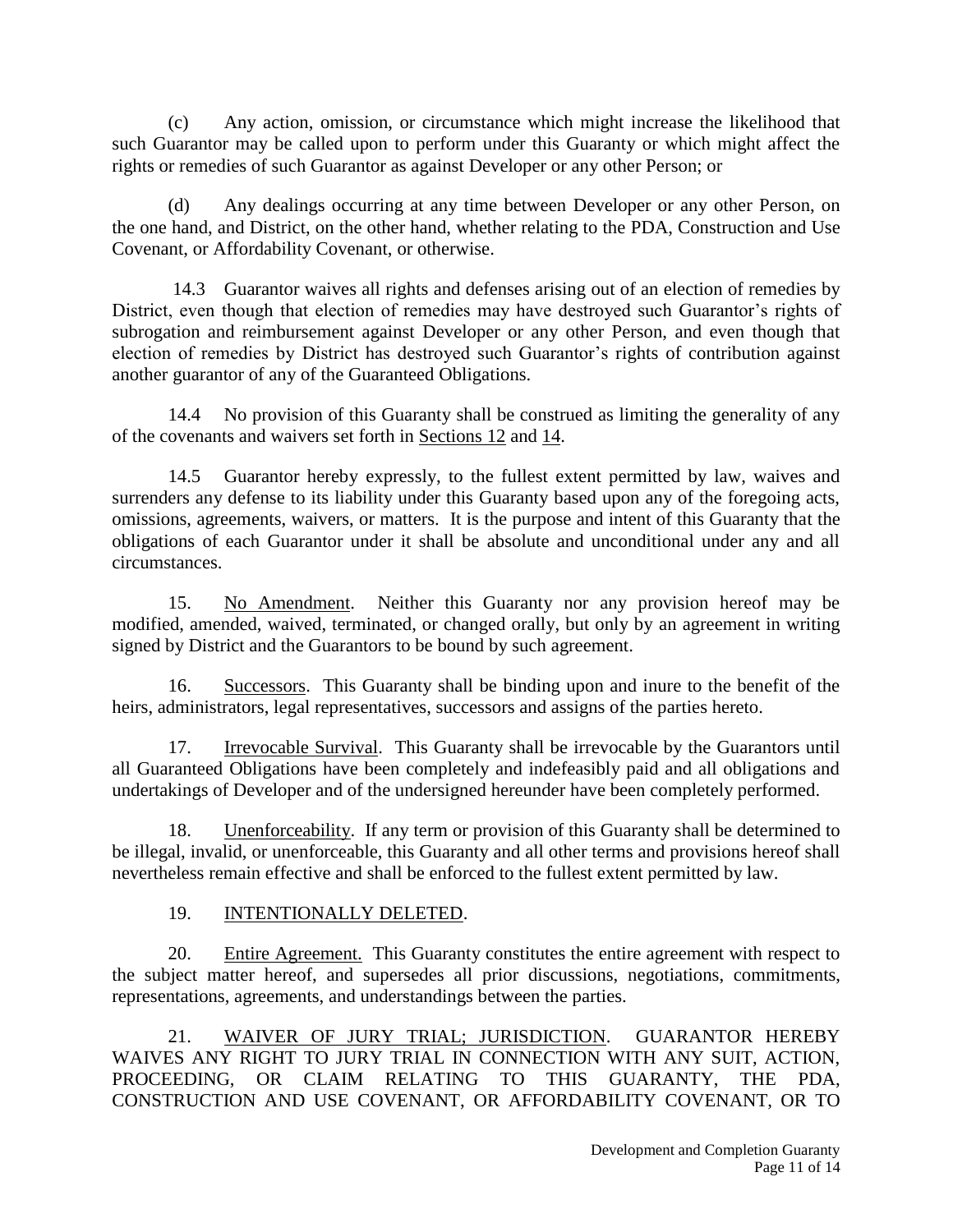THE TRANSACTIONS CONTEMPLATED BY THE AFOREMENTIONED. ANY SUIT, ACTION, PROCEEDING, OR CLAIM RELATING TO THIS GUARANTY SHALL BE BROUGHT EXCLUSIVELY IN THE UNITED STATES DISTRICT COURT FOR THE DISTRICT OF COLUMBIA OR THE SUPERIOR COURT FOR THE DISTRICT OF COLUMBIA, AND GUARANTOR AGREES THAT SUCH COURTS ARE THE MOST CONVENIENT FORUM FOR RESOLUTION OF ANY SUCH ACTION AND FURTHER AGREES TO SUBMIT TO THE JURISDICTION OF SUCH COURTS AND WAIVE ANY RIGHT TO OBJECT TO VENUE IN SUCH COURTS.

INITIAL HERE INITIAL HERE

INITIAL HERE INITIAL HERE

22. Notice. Any notice which may or is required to be given hereunder shall be deemed given three days after being deposited, registered or certified, return receipt requested, in the United States mail, addressed to the recipient at the address set forth after recipient's name below, or at such different addresses as it shall have theretofore given written notice of hereunder:

GUARANTOR:

with a copy to:

DISTRICT: District of Columbia Department of Housing and Community Development 1800 Martin Luther King, Jr. Ave., SE Suite 317 Washington, D.C. 20020 Attention: Thomas Stanback, Manager Facsimile: (202) 645-6727

with a copy to: District of Columbia Department of Housing and Community Development Office of the General Counsel 1800 Martin Luther King, Jr. Ave., SE Washington, D.C. 20020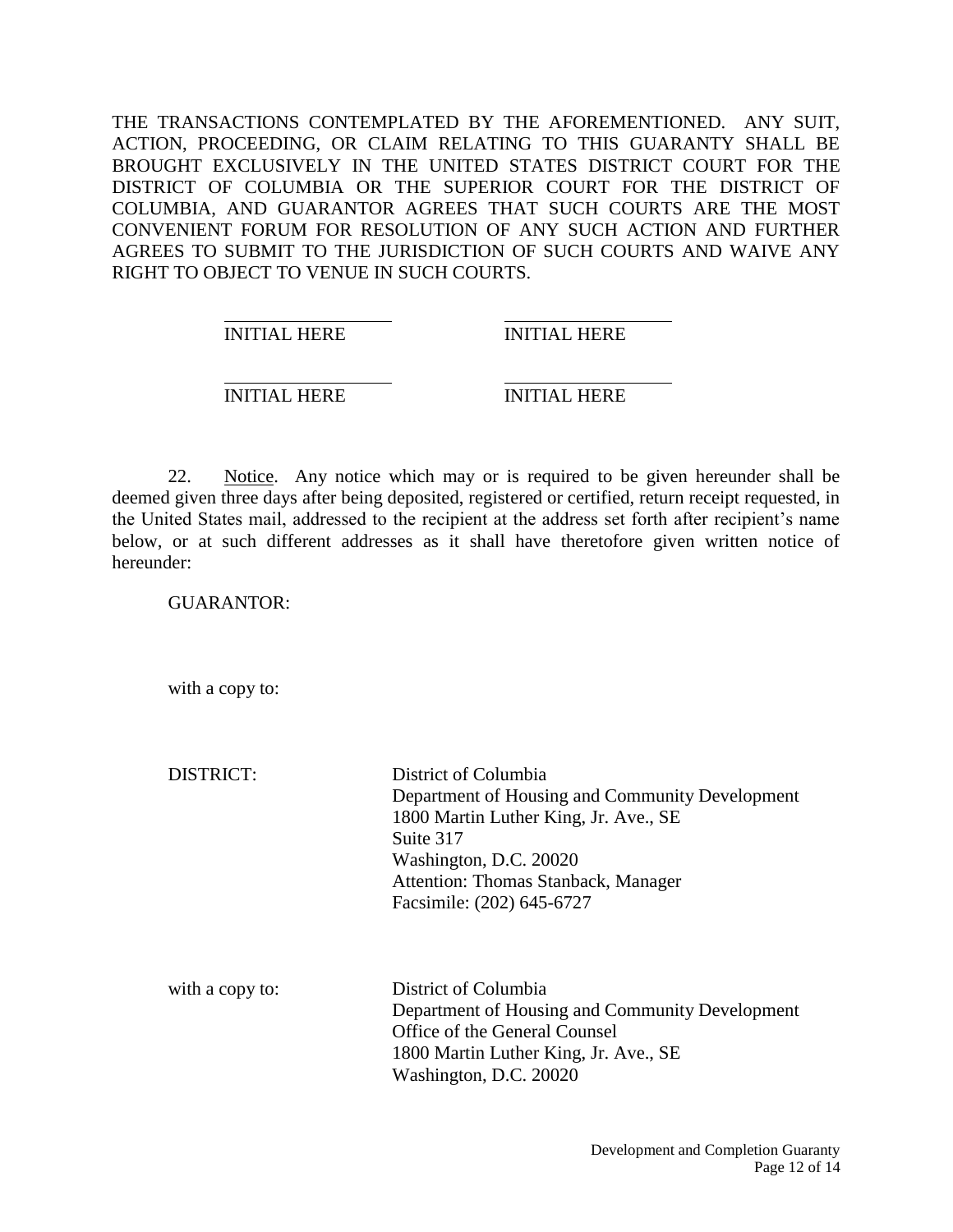### Attention: General Counsel Facsimile: (202) 645-6166

23. Counterparts. This Guaranty may be executed in any number of counterparts with the same effect as if the signatures on each counterpart were upon a single instrument. All counterparts, taken together, shall constitute the Guaranty. Signatures delivered by facsimile, Portable Document Format ("PDF"), Tagged Image File Format ("TIF") or other similar image file format shall be sufficient to bind the applicable party. In proving this Guaranty it shall not be necessary to produce or account for more than one counterpart.

**[Remainder of Page Intentionally Blank. Signatures Appear on Following Page.]**